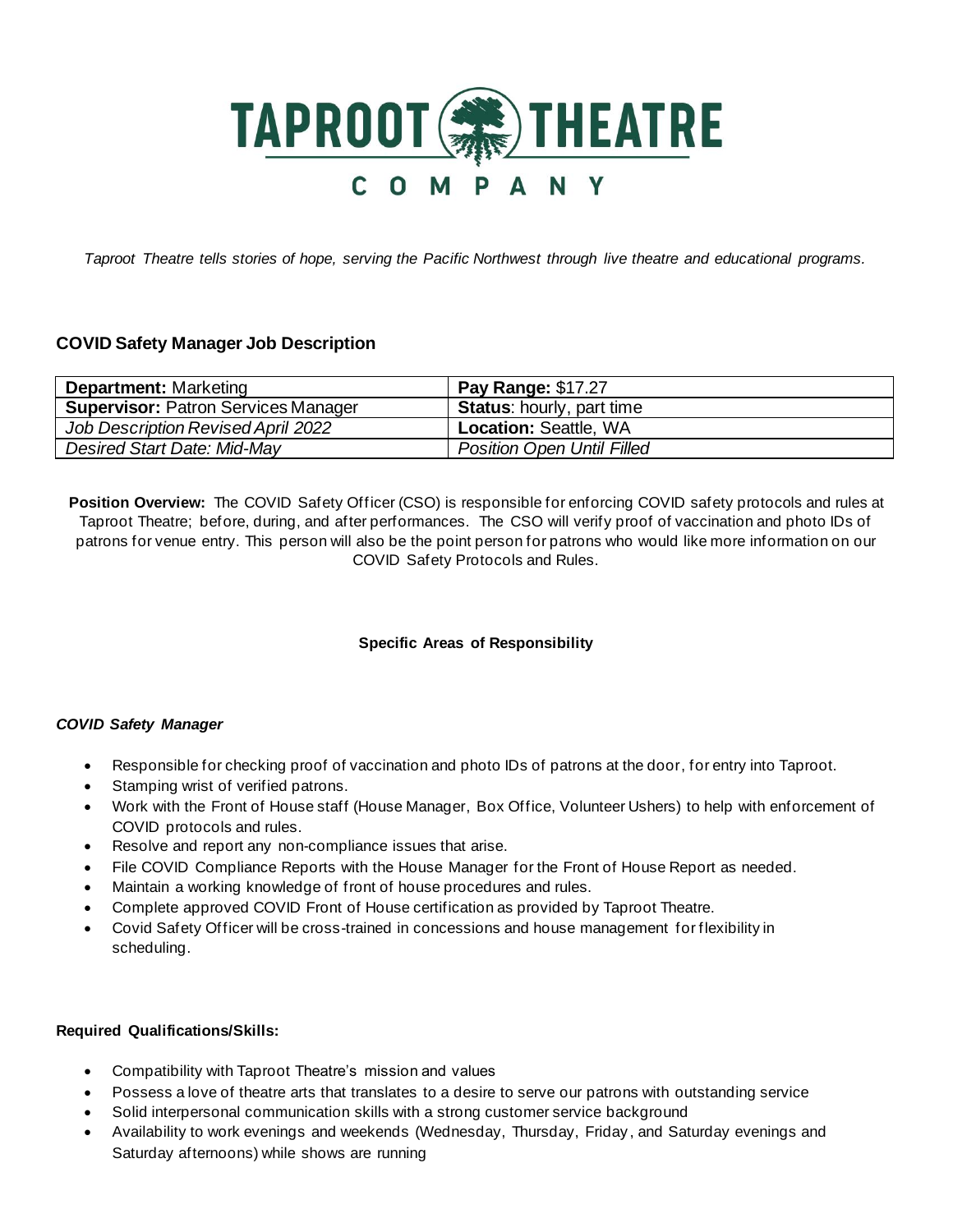- Dependable and prompt
- Be able to calmly handle multiple issues at once